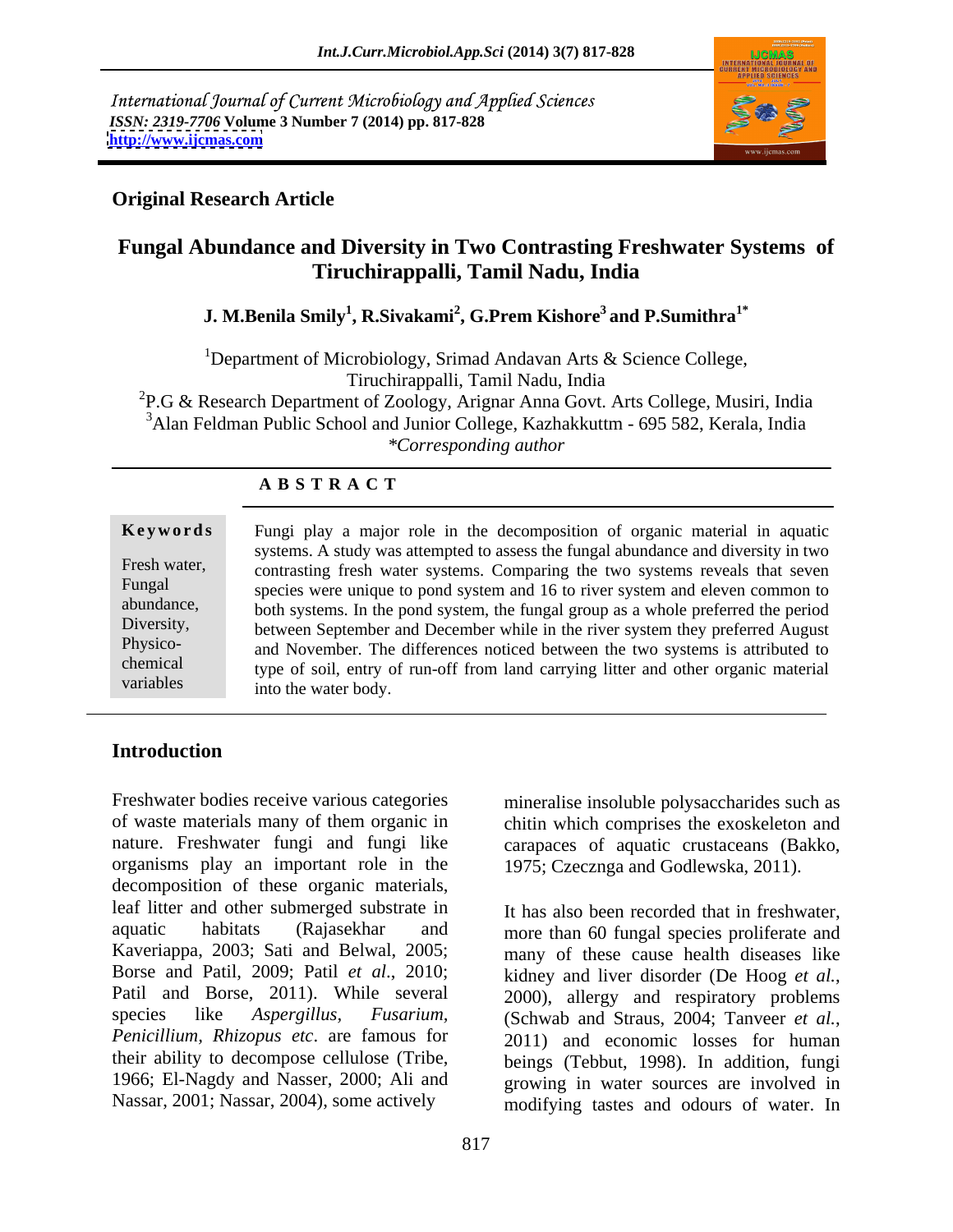order to formulate sound public policy and hence the study was undertaken to assess the

Water samples were drawn from surface While oxidizable organic matter, alkalinity (PPA) and methyl orange demand (COD) as per Moore *et al*. (1949). alkalinity (MOA) were analysed in the field itself, all other variables were analysed in the laboratory. Duplicate samples of all variables were taken and analysed and the

The atmospheric, surface and bottom water The water samples were collected from 5 temperatures were measured using a different sites each from both the fresh water centigrade mercury thermometer calibrated systems. The water was then pooled together to 100°C. Atmospheric temperature was and analysed. Water samples were collected measured in shade, while surface water in 2 litre plastic cans previously washed temperature was analysed by taking the with distilled water and dried. The water surface water in a glass container and then samples after collection were kept at low measuring it. Bottom water temperature was recorded using a Friedinger water sampler. The water levels of both the water bodies Isolation of fungi was carried out by were measured using a graduated nylon rope following isolation techniques viz., provided with a weight at one end. The incubation and baiting techniques in the measurement was done on every sampling

implement water quality programmes, it is While the transparency of the water column necessary to obtain an accurate information was measured using a Secchi's disc, total regarding the quality of any water body and dissolved solids (TDS) was estimated by fungal diversity in two contrasting dish (Saxena, 1987) and dissolved oxygen freshwater systems in Tiruchirappalli, Tamil (DO) was estimated using the unmodified Nadu Winkler's method (Ellis *et al*., 1984). While **Materials and Methods** (phenolphthalein and methyl orange) were **Target Areas:** One of the aquatic systems was measured with a digital pH pen (Hanna) chosen for the present investigation was a and electrical conductivity was measured pond (Naganathar Temple Pond) and the using a water analysis kit (Elico). Nutrients second aquatic system is the River Cauvery like phosphate, silicate, ammonia-nitrogen, at Upper Anicut, which are all located at nitrite - nitrogen, sulphate, calcium and Tiruchirappalli District, Tamil Nadu.] magnesium were estimated according to **Physico-Chemical Variables**  was estimated after Mackereth (1961) and water and stored in separate polyethylene nitrogenous organic matter and suspended bottles for later analyses in the laboratory. solids were done following APHA (1989), While some physico-chemical variables like Trivedy and Goel (1986) and Taylor (1949), estimation of dissolved oxygen (DO), biological oxygen demand (BOD) was hydrogen - ion - concentration (pH), free estimated following the procedure of Sawer carbondioxide (free  $CO<sub>2</sub>$ ), phenolphthalein and Bradney (1946) and chemical oxygen day at a particular spot in each water body. evaporating the water samples in a porcelain free carbondioxide (free  $CO<sub>2</sub>$ ) and alkalinity determined according to Saxena (1987), pH APHA (1989). Nitrate-nitrogen  $(NO<sub>3</sub>-N)$ chloride after Strickland and Parsons (1972). While oxidizable organic matter,

### **Fungal Analysis**

average values taken. two different water bodies were carried out Distribution and occurrence of fungi in the on a monthly basis for a period of two years. temperature (4°C).

following isolation techniques *viz*., incubation and baiting techniques in the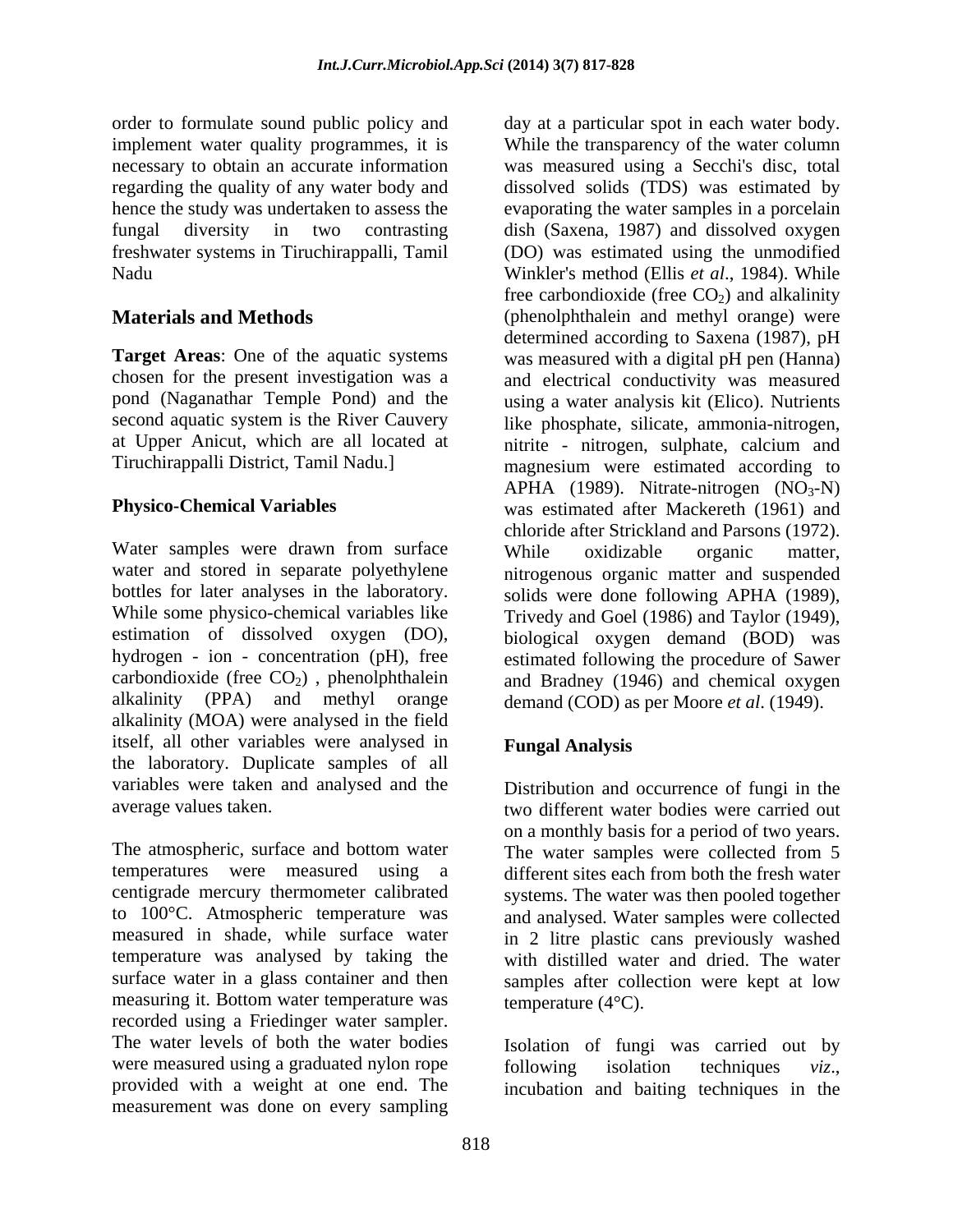laboratory. In incubation method, decaying **Results and Discussion** leaf litter, aquatic plant parts and woody materials were collected from both the The physico/chemical characteristics of both systems, broken into small pieces and then the aquatic systems are presented in Table-1. incubated on wet petriplates kept in the incubator under laboratory conditions  $(22 \pm \csc)$  ecosystem (Table-2) numbered 18 species 2° C) for about 8 days. In baiting method, belonging to 13 genera. Among the 18 sterilized broken pulses and pieces of blotter species, 10 were perennial. Among the paper were used as fungal bates. A known perennial species in terms of percentage, the quantity of water was taken in sterilized most dominant species was *Aspergillus*  petriplates to which the broken pulses and *niger* followed by *Aspergillus terreus*. The paper pieces of blotter paper were added. river fed ecosystem (Table-3) The plated materials along with petriplates recorded a total of 27 species belonging to were kept for incubation under laboratory 23 genera. Among these, 6 were perennial conditions  $(22 \pm 2^{\circ}C)$  for about 4 - 7 days; with the most dominant species in terms of at the end of the incubation period, the percentage count being *Aspergillus niger* colonized fungi were found on the incubated materials. Culturing of fungi was done in the

help of available literature (Raper and Preussia globosa and Dactylaria Barnett and Hunter, 1986; Ellis, 1971, 1976; fumigatus, A. versicolor,  $A$ . Subramanian, 1971; Ainsworth *et al*., 1973; and Samson, 1983; Schipper, 1984).

species was calculated by using the

Number of samples in which fungi appeared

Individual fungal species that appeared in the samples  $\times$  100

Total number of colonies of all fungi in

### **Results and Discussion**

Fungi that were recorded in the pond belonging to 13 genera. Among the 18 species, 10 were perennial. Among the river fed ecosystem (Table-3) followed by *Fusarium oxysporum*.

laboratory using cornmeal and potato- Comparing the two ecosystems reveals that dextrose agar media. 7 species were unique to pond (*Aspergillus*  The isolated fungi were identified with the *Penicillium piceum, Nigrospora sphaerica,* Thorn, 1949; Gilman, 1957; Barnett, 1962; *brochopoga*), while 16 species were unique Raper and Fennell, 1965; Barron, 1986; to river ecosystem (*Aspergillus flavus, A.* Booth, 1977; Domsch *et al*., 1980; Van der *Helminthosporium speciferum, Ulacladium* Plaats-Niterink, 1981; Von Arx, 1981; Stolk *chartarum, Epicoccum nigrum, Botrytis* Calculations of total and individual fungal *Paecilomyces variotii, Stachybotrys atra,* occurrence were made at the end. All *Glimastix musicola* and *Mycelia sterilia*) calculations were made in terms of and 11 species were common to both the percentage by following the formula: systems (*Aspergillus niger, A. terrus,* The individual occurrence of each fungal *Penicillium citrinum, Humicola indica,* following formula: *Alternaria alternata, Tricoderma viride, flavipes, A. nidulans, A. sulphureus, Preussia globosa* and *Dactylaria*   $f$ *umigatus, A. versicolor, japonicus, Cephlosporium acremonium, cinerea, Choaenephora curcurbitarum, Emericella nidulans, Phoma herbarum, Curvularia lunata, Cladosporium harbarum, Rhizopus arrhizus, Mucor luteus* and *Fusarium oxysporum*). Even though fungi as a group were recorded throughout the year Total number of samples plated to appear in highest counts they preferred to appear in highest counts during certain periods of the year. Thus in the pond ecosystem, the most preferred period appeared to be from September to December within which they preferred the samples 100 a group were recorded infoughout the year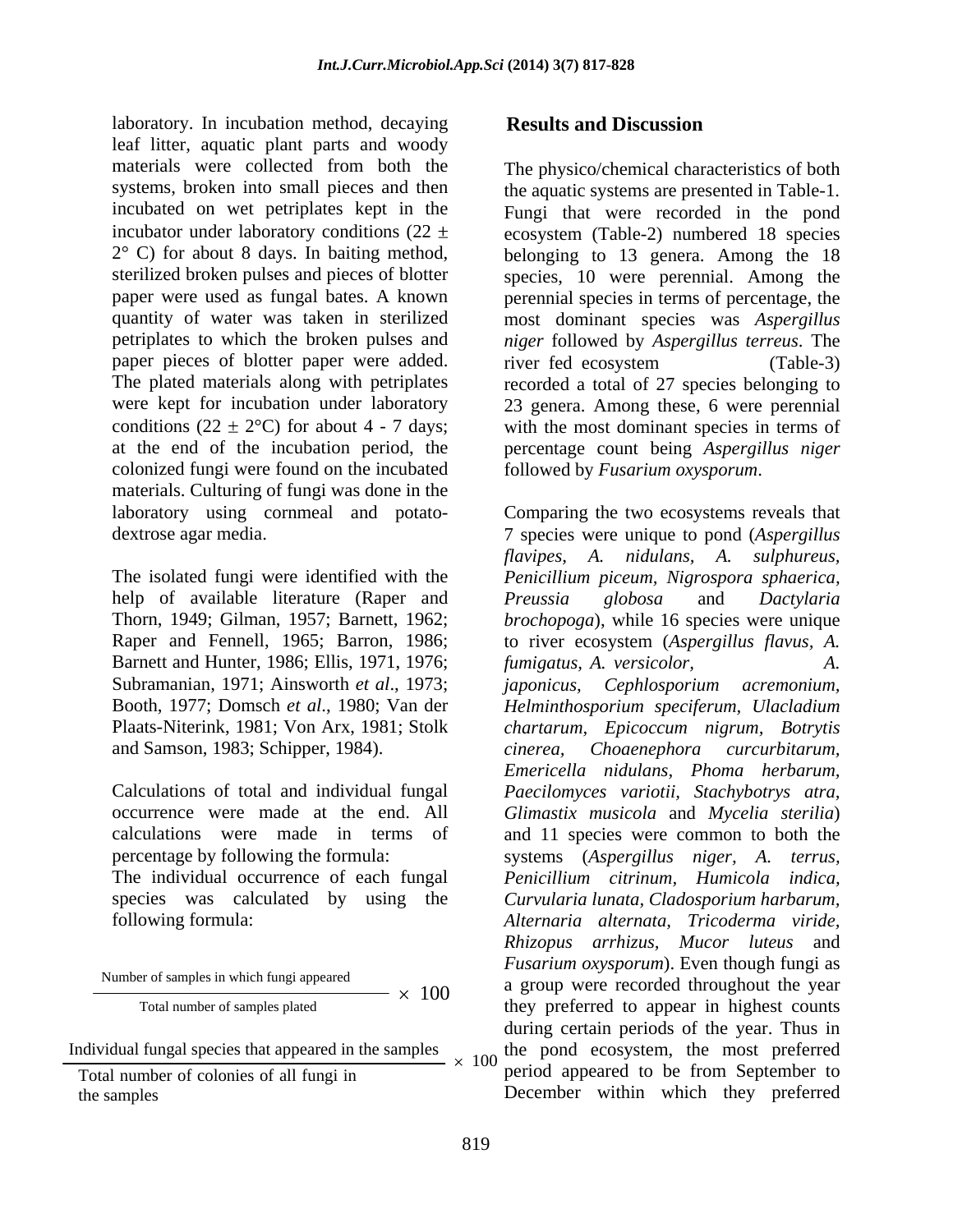November. The fungi of the river system systems. These differences could be (2013) also reported maximum fungal population to occur in September. Dayal and

A perusal of literature reveals that several and Rajasehkar and Kaveriappa, 1998; authors (Sakayaraj *et al*., 2005; Daivasikamani and Rajanaika, 2009; Patil Kiziewicz and Nalepa, 2008; Wadhwani *et*  and Borse, 2011; Sivakami *et al*., 2011; *al*., 2009; Sivakami *et al*., 2011; Shimna, Shimna, 2012; Sankarrao, 2013; Mugilan, 2012; Sankar Rao, 2013; Mugilan, 2014). A 2014) have reported higher fungal correlation between fungi and the above populations associated with heavy rainfall. This is probably due to the occurrence of low temperature, higher organic load and a lower level of pH in these water bodies. A Among the various genera, species correlation between the fungal count and belonging to the genus *Aspergillus*, temperature reveals a negative correlation *Penicillium*, *Humicola*, *Curvularia*, while between fungal species and organic load and pH, a positive one in both the systems. Further, literature also reveals that Literature reveals that El-Hissy *et al*. (1990) several workers reported that aquatic fungi reported all these to be the common species grow best at low temperature (Srivastava, in fresh water samples. Further, among the 1967; Khulbe and Bhargava, 1977; various fungi, *Aspergillus* was found to be Kiziewicz and Nalepa, 2008; Shimna, 2012; the most dominant species. Patil, (1983) had Kshirsagar, 2013). Thus, in the present earlier reported that Aspergillus is study, the maximal fungal population was biologically one of the most successful of all recorded during August/September which is fungi and is expected to occur on all sorts of the rainy season during which time the organic debris. Literature reveals that in temperature was minimal. Thus, the results India, *Aspergillus* was found to dominate in obtained in the present study are in line with those of the earlier workers. Rati and Ramalingam, 1976; Kumar et al.,

reveals that the river system recorded higher diversity (27 species) when compared with the pond system (18 species). Thus, there were differences between the fungal species as well as similarity between both the water

appeared to prefer the period from August to attributed to the type of soil, the temperature November within which the most preferred and the neighbouring flora in addition to the period was October. Literature reveals that entry of runoff from land carrying litter and Mer and Khulbe (1984) and Kshirsagar other organic material into the water bodies. Tandon (1962) suggested that several diversity like temperature, water pH, DO, variables including pH, nitrate and dissolved TDS, SS, OOM, NOM, pollutants and oxygen influence the occurrence and rainfall (Tabak and Cook, 1968; Tubaki *et*  distribution of water moulds. *al*., 1983; Sridhar and Kaverippa, 1984; systems. These differences could be It has been found from literature that several factors were found to affect the fungal Chauvet, 1991; Tan and Koh, 1995; Rajasehkar and Kaveriappa, 1998; Kiziewiez and Kurzatkowska, 2004; parameters also showed a positive correlation in the present study.

A comparison between both the systems Kshirsagar, 2013). Further, literature also Among the various genera, species belonging to the genus *Aspergillus, Penicillium, Humicola, Curvularia, Cladosporum, Fusarium, Rhizopus* were represented in both the water bodies. earlier reported that *Aspergillus* is many aquatic bodies (Agarwal *et al*., 1969; Rati and Ramalingam, 1976; Kumar *et al*., 2005; Sivakami *et al*., 2011; Shimna, 2012; suggests that *Aspergillus* is more frequent in urban areas than in rural areas (Subba Reddi, 1970; Bajaj, 1978; Kumar *et al*., 2005; Shimna, 2012).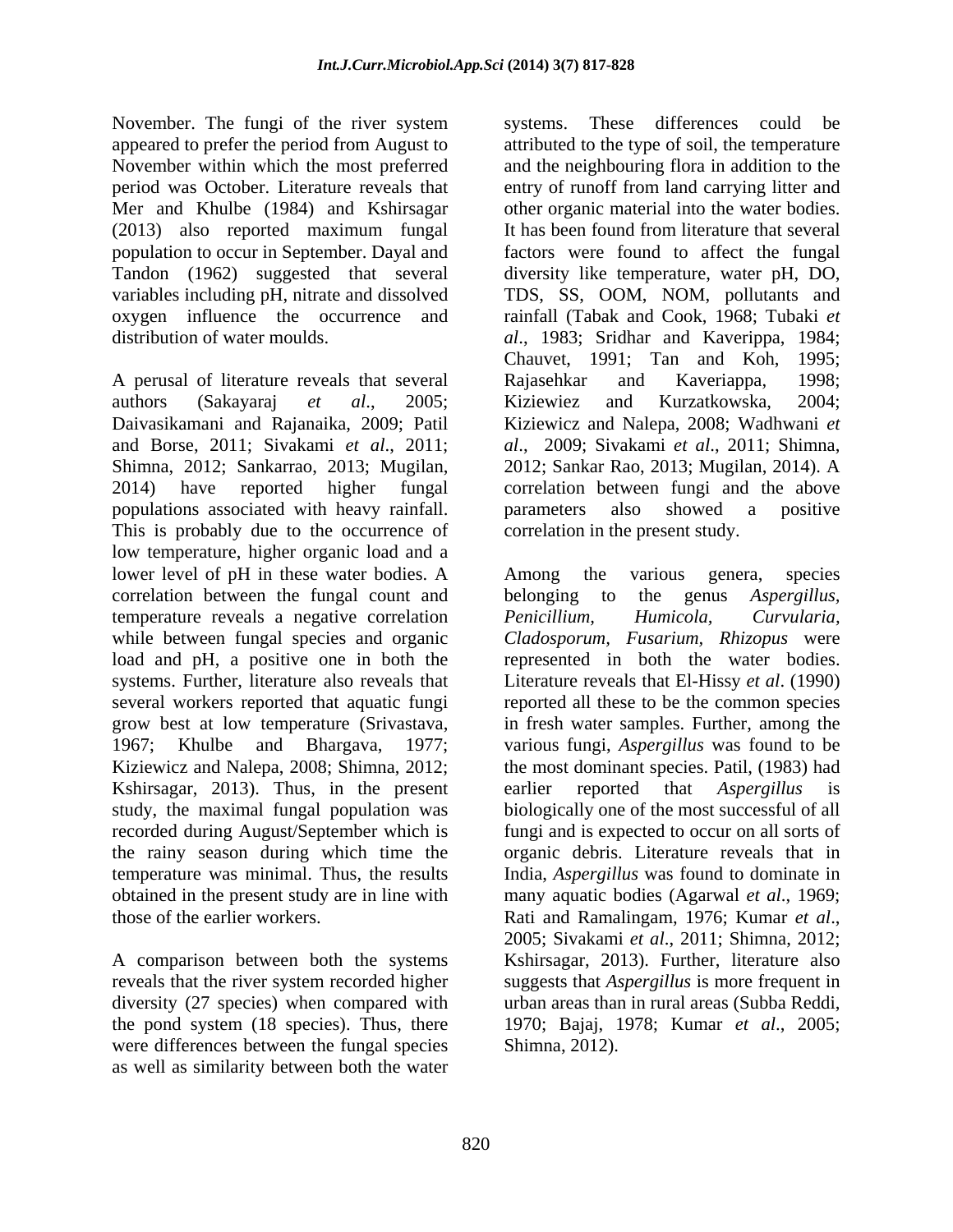### *Int.J.Curr.Microbiol.App.Sci* **(2014) 3(7) 817-828**

| <b>S.</b><br>No. | <b>Parameter</b>                              | Unit            |               | Pond system   River system |
|------------------|-----------------------------------------------|-----------------|---------------|----------------------------|
|                  | Atmospheric Temperature                       | $\rm ^{\circ}C$ | 28.0-38.0     | 27.0-39.0                  |
|                  | Surface Water Temperature                     | $\rm ^{\circ}C$ | 26.0-34.0     | 25.0-34.0                  |
|                  | <b>Water level</b>                            | cm              | 280.0-510.0   | 30.0-44.0                  |
|                  | Transparency                                  | cm              | $40.0 - 65.0$ | $30.0 - 60.0$              |
|                  | Dissolved Oxygen (DO)                         | mg/1            | $3.2 - 5.0$   | $3.5 - 6.0$                |
|                  | Free Carbondioxide (Free $O_2$ )              | mg/1            | 1.8-2.4       | $1.0 - 1.6$                |
|                  | Hydrogen Ion Concentration                    | pH              | $7.2 - 8.8$   | $7.0 - 8.0$                |
|                  | Methyl Orange alkalinity (MOA)                | mg/l            | 180.0-210.0   | 105.0-216.0                |
|                  | Phenolphthole in Alkalinity (PPA)             | mg/l            | Nil           | Nil                        |
| 10.              | Electrical Conductivity (EC)                  | $\mu$ mhos/cm   | 210.0-380.0   | 110.0-360.0                |
| 11.              | Total Dissolved Solids (TDS)                  | mg/l            | 310.0-580.0   | 280.0-540.0                |
| 12.              | Phosphate $(PO4)$                             | mg/l            | $0.04 - 0.85$ | $0.03 - 0.45$              |
| 13.              | Silicate $(SiO_2-Si)$                         | mg/1            | $1.0 - 1.8$   | $0.8 - 1.9$                |
| 14.              | Nitrate-nitrogen $(NO3-N)$                    | mg/l            | $0.3 - 1.4$   | $0.2 - 1.0$                |
| 15.              | Nitrite-Nitrogen $(NO2-N)$                    | mg/l            | $0.18 - 1.0$  | $0.19 - 0.36$              |
| 16.              | $\vert$ Ammonia-Nitrogen (NH <sub>3</sub> -N) | mg/l            | $0.4 - 0.8$   | $0.3 - 0.6$                |
| 17.              | Sulphate $(SO_4)$                             | mg/l            | $2.0 - 4.0$   | $1.8 - 4.2$                |
| 18.              | Calcium $(CaCO3)$                             | mg/l            | 180.0-245.0   | 195.0-210.0                |
| 19.              | Magnesium (Mg)                                | mg/l            | 231.0-36.6.0  | 27.0-30.6                  |
| 20.              | $\vert$ Chloride $\vert$ Cl <sub>2</sub> )    | mg/l            | 156.0-256.0   | 91.6-167.2                 |
| 21.              | Biological Oxygen Demand (BOD)   mg/l         |                 | 93.0-101.2    | 80.0-96.0                  |
| 22.              | Chemical Oxygen Demand (COD)                  | mg/l            | 48.0-67.0     | 56.0-62.0                  |
| 23.              | Oxidizable Organic Matter (OOM)               | mg/l            | 17.0-20.0     | 16.0-18.0                  |
| 24.              | Nitrogenous Organic Matter (NOM) $\mid$ mg/l  |                 | $5.2 - 7.8$   | $5.0 - 6.0$                |
| 25.              | Suspended Solids (SS)                         | mg/l            | 200.0-400.0   | 160.0-340.0                |

**Table.1** Physio-chemical Variables of Fresh Water Systems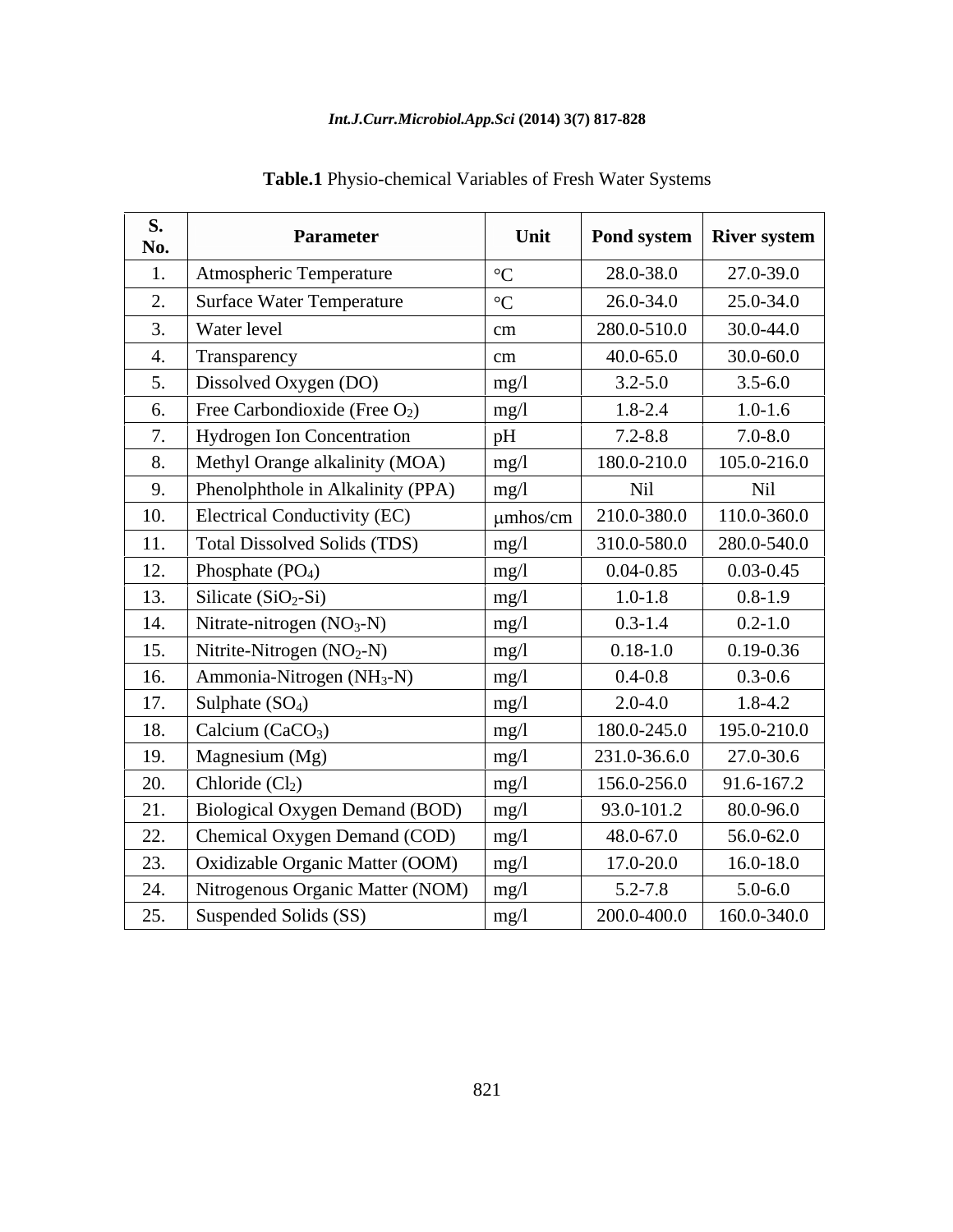| No. | <b>Species</b>                    | Year | Jan                      | Feb                      | Mar            | Apr                               | May            | Jun       | Jul                               | Aug            | Sep                            | Oct                               | <b>Nov</b>               | Dec                |
|-----|-----------------------------------|------|--------------------------|--------------------------|----------------|-----------------------------------|----------------|-----------|-----------------------------------|----------------|--------------------------------|-----------------------------------|--------------------------|--------------------|
|     | Aspergillus flavipes              | 2012 |                          | -8                       | $\mathcal{L}$  |                                   |                |           |                                   |                | 10                             | 20                                | 15                       | 14                 |
|     |                                   | 2013 |                          | -6                       | $\gamma$       |                                   |                | $\bigcap$ | $\sqrt{ }$                        | $\sim$         | 12                             | 18                                | 17                       | 12                 |
|     | 2. Aspergillus niger              | 2012 | 16                       | 15                       | 10             | 10                                | 12             | 15        | 21                                | 12             | 14                             | 26                                | 33                       | 14                 |
|     |                                   | 2013 | 16                       | 15                       | 12             | 10                                | 14             | 16        | 21                                | 16             | 17                             | 20                                | 32                       | 10                 |
|     | $\therefore$ Aspergillus nidulans | 2012 | $\bigcap$                |                          | $\mathcal{R}$  |                                   | $\sim$         | $\sim$    |                                   | -6             |                                | 12                                | -14                      | 5                  |
|     |                                   | 2013 |                          |                          | 2              |                                   | $\sim$         | $\sim$    |                                   | - 7            |                                | 10                                | 15                       | - 6                |
|     | 4. Aspergillus sulphureus         | 2012 |                          | -6                       | 2              |                                   | $\sim$         | $\sim$    |                                   | $\overline{4}$ |                                | - 6                               | $\overline{ }$           | $\gamma$<br>$\sim$ |
|     |                                   | 2013 |                          | - 6                      | 2              |                                   | $\sim$         | $\sim$    | $\sim$                            |                |                                |                                   | - 8                      | $\overline{4}$     |
|     | 5. Aspergillus terreus            | 2012 | -10                      | 16                       | 12             | 10                                | 4              | -5        | - 6 -                             | - 6            | 10                             | 15                                | 20                       | 4                  |
|     |                                   | 2013 | 12                       | 18                       | 10             | 20                                | - 6            | -5        | -4                                | $\overline{4}$ | 10                             | 16                                | 21                       | 5                  |
|     | 6. Penicillium citrinum           | 2012 | -16                      | 15                       | 10             | -4                                | - 6            | - 6       |                                   | - 8            | 10                             | 12                                | 18                       | 20                 |
|     |                                   | 2013 | 16                       | 15                       | 10             | - 5                               |                | - 8       | - 8                               | 10             | 10                             | 14                                | 21                       | 24                 |
|     | 7. Penicillium piceum             | 2012 | 10                       | 15                       | 10             | $\sim$                            | $\sim$         | $\sim$    | $\sim$ $ \sim$                    | $\sim$         | $\sim$                         | 10                                | 24                       | 13                 |
|     |                                   | 2013 | -10                      | 16                       | 16             | 10                                | $\sim$         | $\sim$    | $\sim$ $-$                        | $\sim$ $ \sim$ | $\overline{\phantom{a}}$       | 10                                | 20                       | 14                 |
|     | 8. Humicola indica                | 2012 | -10                      | 20                       | 10             | $\sim$                            | $\overline{4}$ | -5        | <b>Section</b>                    | $\sim$         | 15                             | 10                                | $\overline{\phantom{a}}$ | <b>Common</b>      |
|     |                                   | 2013 | $\overline{\phantom{a}}$ | $\sim$                   | $\sim$         | $\sim$                            | $\overline{4}$ | - 6       | $\sim$                            | $\sim$         | 12                             | 10                                | $\sim$                   | <b>Common</b>      |
|     | 9. Nigrospora sphaerica           | 2012 | $\overline{4}$           | $\sim$ 5                 | 6              | $\sim$                            | $\sim$         |           | $\sim$ 4                          | $\mathcal{R}$  | $\sim$                         | $\sim$                            | $\sim$                   | $\sim$ $-$         |
|     |                                   | 2013 |                          | $\sim$ 4                 | 5 <sup>5</sup> | $\sim$                            | $\sim$         | -5        | $\sim$ 5                          | 2              | $\overline{\phantom{a}}$       | $\sim$                            | $\sim$                   | $\sim$             |
|     | 10. Curvularia lunata             | 2012 | 10                       | 16                       | 10             | 10                                | $\mathbf{Q}$   | -8        | 8                                 | 8              | -7                             | 12                                | 14                       | 18                 |
|     |                                   | 2013 | - Q                      | 11                       | 10             | - 8 -                             | - 8            |           | $7\phantom{.0}$                   | $\overline{7}$ | -6                             | 10                                | 13                       | 15                 |
|     | 11. Cladosporium herbarum         | 2012 | -5                       | $\sim$ 4                 | 5              | -4                                | $\mathcal{R}$  | - 8       |                                   | $\sim$         | $\overline{\phantom{a}}$       | $\sim$                            |                          | $\sim$ 4           |
|     |                                   | 2013 | $\gamma$                 |                          | $\overline{4}$ |                                   | $\gamma$       | - 6       | 4                                 | 2              | $\overline{\phantom{a}}$       | $\sim$                            | 2                        | $\overline{5}$     |
|     | 12. Alternaria alternata          | 2012 | $\overline{4}$           | $\sqrt{5}$               | 6              |                                   | $\sim$         | $\sim$    | <b>Contract Contract Contract</b> | - 6            |                                | 2                                 |                          | $\overline{4}$     |
|     |                                   | 2013 |                          | - 6                      |                | $\overline{4}$                    | - 5            | $\sim$    | $\sim$                            | - 5            | - ո                            | 2                                 | $\overline{4}$           | - 6                |
|     | 13. Trichoderma viride            | 2012 |                          | $\sim$ 5                 | -3             | 4                                 | -5             | - 6       |                                   | - 8            | 10                             | 12                                | 16                       | 10                 |
|     |                                   | 2013 |                          | - 6                      | 4              |                                   | - 6            | - 8       | - 6                               | 10             | 12                             | 14                                | 14                       |                    |
|     | 14. Rhizopus arrhizus             | 2012 | -10                      | 12                       | 13             | - 10                              | 4              |           | - 6                               |                |                                | - 6                               |                          | - 8                |
|     |                                   | 2013 | 12                       | 13                       | 16             | - 6                               | $\overline{4}$ | -6        | $\overline{7}$                    | - 6            | $\overline{4}$                 |                                   | $\sim$                   | - 6                |
|     | 15. Mucor luteus                  | 2012 | -10                      | 10                       | 10             | $\overline{7}$                    | - 6            |           | - 8                               | 10             | 12                             | 10                                | - 8                      | $\sim$ 4           |
|     |                                   | 2013 | $\overline{10}$          | - 8                      | -8             | $\overline{7}$                    | - 8            | -4        | 10                                | 12             | 14                             | 12                                | $\mathcal{L}$            | - 6                |
|     | 16. Preussia globosa              | 2012 |                          | $\overline{\phantom{a}}$ | $\sim$         | <b>Contract Contract Contract</b> | $\sim$         | $\sim$    | $\sim$                            | $\sim$         | <b>Contract Contract State</b> | <b>Contract Contract Contract</b> | $\overline{\phantom{a}}$ | <b>Common</b>      |
|     |                                   | 2013 |                          |                          | $\overline{4}$ | <b>Contract Contract State</b>    | $\sim$         | سندر ا    | $\sim$                            | $\sim$         | $\sim$                         | $\gamma$                          | $\overline{4}$           | 5 <sup>5</sup>     |
|     | 17. Dactylaria brochopaga         | 2012 |                          |                          | 4              | - 5                               | -8             |           | $\gamma$                          | 2              | $\bigcap$                      | $\overline{4}$                    | $\sim$                   | 6                  |
|     |                                   | 2013 |                          | $\mathcal{R}$            | $\overline{4}$ | - 5                               | - 6            |           | $\mathcal{R}$                     | $\mathcal{R}$  | $\overline{4}$                 | $\sim$ 5                          | -6                       | $\overline{4}$     |
|     | 18. Fusarium oxysporum            | 2012 | 10                       | 15                       | 13             | $\overline{4}$                    | 10             | 15        | 10                                | 12             | 19                             | 16                                | 15                       | 10                 |
|     |                                   | 2013 | 10                       | 16                       | 12             | 5                                 | 12             | 16        | 10                                | 12             | 18                             | 16                                | 12                       | 10                 |

**Table.2** Seasonal Changes in Fungal (Percentage) Composition of Pond

- represents Nil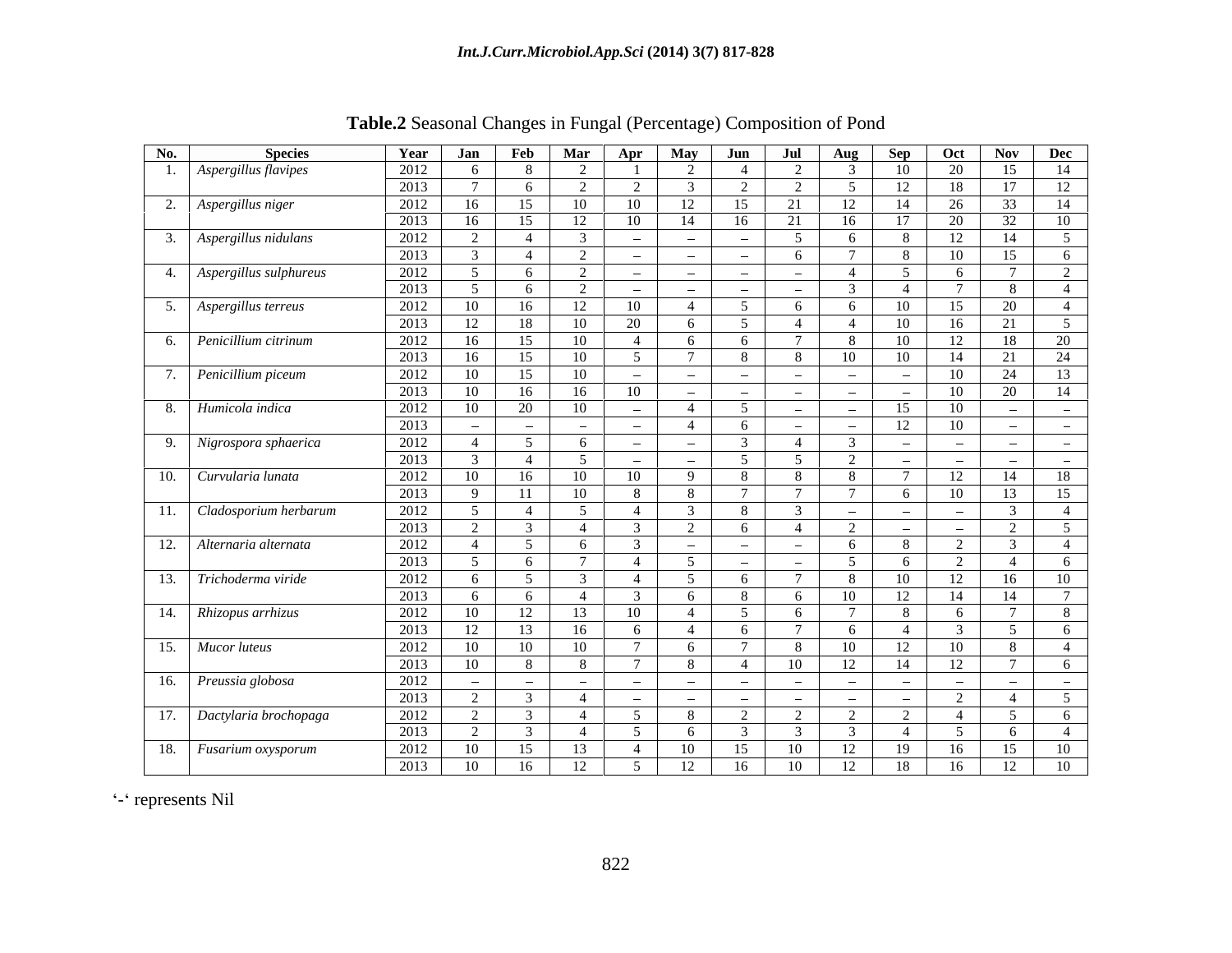| No.            | <b>Species</b>             | Year              | <b>Jan</b>    |                          | Feb   Mar                   | Apr                      | May                      | $1$ Jun         | Jul                      | $\mathbf{Aug}$ | Sep                      | Oct                        | Nov Dec                              |                 |
|----------------|----------------------------|-------------------|---------------|--------------------------|-----------------------------|--------------------------|--------------------------|-----------------|--------------------------|----------------|--------------------------|----------------------------|--------------------------------------|-----------------|
|                | Mucor luteus               | 2012              |               |                          | -5                          |                          | $\sim$                   | $\sim$          | $\sim$                   |                | $\Omega$                 | $5\overline{)}$            | 8                                    | -4              |
|                |                            | 2013              |               | $\overline{4}$           |                             | -5                       | $\sim$                   | $\sim$          | $\sim$                   |                | 3                        | $\overline{4}$             | $\mathbf{Q}$                         | 5               |
| z.             | Rhizopus arrhizus          | 2012              |               | 5                        | $\sqrt{2}$                  |                          |                          |                 | 8                        | 10             | 12                       | $\overline{4}$             | $\leq$                               | $\overline{3}$  |
|                |                            | 2013              |               | 6                        |                             | 8                        | $\mathbf{Q}$             | 10              | 12                       | 13             | 16                       | 10                         | 6                                    | 5               |
|                | Cephalosporium             | 2012              | <b>Common</b> | $\sim$                   | <b>Contract Contract</b>    | $\sim$                   | $\overline{\phantom{0}}$ | $\sim$          | $\frac{1}{2}$            | $\sim$         | $\sim$                   |                            | $\leq$                               | $\overline{2}$  |
|                | acremonium                 | 2013              | $\sim$        | $\sim$                   | $\sim$                      | $\sim$                   | $\sim$                   | $\sim$          | $\overline{\phantom{a}}$ | $\sim$         | $\overline{\phantom{a}}$ | $5\overline{)}$            | $\leq$                               | $\overline{3}$  |
|                | Trichoderma viride         | 2012              | 15            | 20                       | 15                          | -6                       | $\mathbf{\tau}$          | 6               | $5\overline{)}$          |                | 6                        | $\mathcal{L}$              | 8                                    | $\overline{9}$  |
|                |                            | 2013              | 12            | 15                       | 10                          | - 6                      | 5                        |                 | $\overline{4}$           | $\sim$         | $\overline{ }$           | -8                         | 10                                   | 10              |
| 5 <sub>1</sub> | Aspergillus flavus         | 2012              | 10            | 12                       | 14                          | 12                       | $\sim$                   | $\sim$          | $\sim$                   | 10             | 12                       | 16                         | 17                                   | 14              |
|                |                            | 2013              |               | 9                        | 10                          | -4                       | $\overline{3}$           | $\sim$          | $\sim$                   | $\sim$         | 10                       | 18                         | 18                                   | 13              |
|                | 6.   Aspergillus fumigatus | 2012              | $\sim$        | $\sim$                   | $\sim$                      | 2                        | 5                        |                 | -9                       | 12             | 10                       | 16                         | 14                                   | 18              |
|                |                            | 2013              | $\sim$        | $\overline{\phantom{a}}$ | $\sim$                      |                          | - h                      |                 | $10\,$                   | 14             |                          | 16                         | 15                                   | 20              |
|                | Aspergillus niger          | 2012              | 10            | 15                       | 15                          | 12                       | 10                       | $12^{\circ}$    | 14                       | 15             | 20                       | 22                         | 30                                   | 22              |
|                |                            | 2013              | 12            | 16                       | 16                          | 10                       | 12                       | 14              | 16                       | 17             | 20                       | 24                         | 32                                   | 20              |
|                | 8. Aspergillus terreus     | 2012              |               | 6                        |                             | -8                       | 10                       |                 | 12                       | 13             | 14                       | 15                         | 16                                   | 14              |
|                |                            | 2013              |               | $\tau$                   |                             | $\mathbf{Q}$             | 12                       | 10              | 13                       | 16             | 17                       | 18                         | 19                                   | 14              |
| 9.             | Aspergillus versicolor     | $20\overline{12}$ |               | $5\overline{)}$          | -6                          | $\sim$                   | <b>Contract Contract</b> | $\sim$          | $\overline{\phantom{a}}$ | $\sim$         |                          | $\overline{3}$             | $\bigcap$                            | 2               |
|                |                            | 2013              | $\sim$        | $\sim$                   | $\sim$                      | $\sim$                   | $\overline{\phantom{a}}$ | <b>Contract</b> | $\sim$                   | $\sim$         |                          | $5\overline{)}$            | $\overline{\phantom{0}}$             | $\overline{4}$  |
| 10.            | Penicillium citrinum       | 2012              |               | $\overline{7}$           | 10                          | 12                       | 14                       | 10              | $\sim$                   | $\sim$         | $\sim$                   | 10                         | 8                                    | $\overline{2}$  |
|                |                            | 2013              |               | 8                        | 10                          | 14                       | 16                       | 8               | $\sim$                   | $\sim$         | -5                       | 12                         | $\overline{ }$                       | $\overline{4}$  |
| 11.            | Humicola indica            | 2012              |               | 6                        |                             | $\sim$                   |                          |                 |                          | $\sim$         | $\sim$                   | 2                          | 6                                    | 2               |
|                |                            | 2013              |               | $\mathbf{z}$             | $\sigma$                    |                          | $\sim$                   | $\sim$          | $\sim$                   |                |                          | $\overline{4}$             | $\overline{a}$                       | $\overline{4}$  |
|                |                            | 2012              |               | 5                        |                             | $\sim$                   | $\sim$                   | $\sim$          | $\sim$                   | $\sim$         | $\sim$                   | $\sim$ 5                   | $\bigcap$                            | $\bigcap$       |
| 12.            | Cladosporium herbarum      |                   |               |                          | $\sqrt{2}$<br>$\mathcal{L}$ | $\mathcal{R}$            | $\sim$                   | $\sim$          | $\frac{1}{2}$            | $\sim$         | $\sim$                   |                            | $\overline{\phantom{0}}$<br>$\gamma$ | $\overline{ }$  |
|                |                            | 2013              |               | 6                        |                             | $\bigcap$                | $\overline{\phantom{0}}$ | $\sim$          | $\sim$<br>$\mathcal{I}$  | $\sim$         | $\sim$<br>$\Omega$       | $\overline{4}$<br>$\gamma$ | $\overline{ }$<br>$\mathbf{r}$       | $\overline{4}$  |
| 13.            | Curvularia lunata          | 2012              |               |                          |                             |                          | -5                       | 6               |                          | 8              | ∠                        | $\overline{a}$             |                                      | $\overline{4}$  |
|                |                            | 2013              |               |                          | -5                          | $\mathcal{R}$            | -6                       |                 | $5\overline{)}$          |                |                          | 4                          |                                      | $5\overline{)}$ |
|                | 14. Helminthosporium       | 2012              | $\sim$        | $\sim$                   | <b>Common</b>               | $\overline{\phantom{0}}$ | <b>Contract Contract</b> | $\sim$          | $\overline{\phantom{a}}$ | $\sim$         | $\sim$                   | $\sim$                     | $\sim$                               | $\sim$          |
|                | spiciferum                 | 2013              |               |                          |                             |                          | $\sim$                   | $\sim$          | $\equiv$                 | $\sim$         | $\mathcal{E}$            | 5 <sup>5</sup>             | 8                                    | $\overline{4}$  |

**Table.3** Seasonal Changes in Fungal (Percentage) Composition of the River Cauvery

*Continue*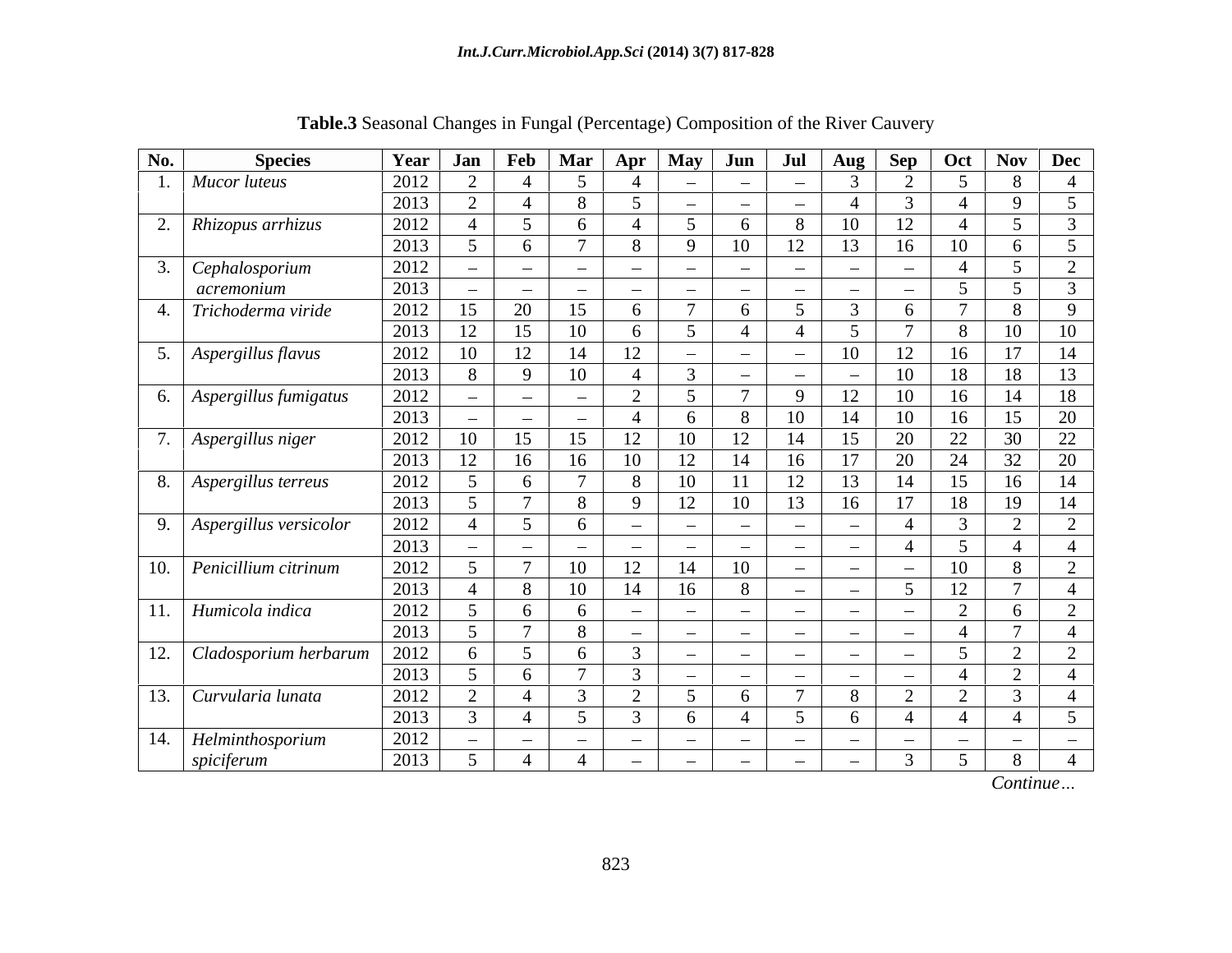|                   | No. Species                          |                          |                          | Year $\vert$ Jan $\vert$ Feb $\vert$ Mar |                          | Apr                      | <b>May</b>               | Jun                      | Jul            | Aug Sep                  |                | $\vert$ Oct   | $\log$ Dec                  |                 |
|-------------------|--------------------------------------|--------------------------|--------------------------|------------------------------------------|--------------------------|--------------------------|--------------------------|--------------------------|----------------|--------------------------|----------------|---------------|-----------------------------|-----------------|
|                   | 15. Alternaria alternata             | 2012                     | $\sim$                   | <b>Contract Contract</b>                 | <b>Contract Contract</b> | <b>Contract Contract</b> | <b>Contract Contract</b> | $\leq$                   | -6             | 8                        | - 9            |               |                             | $\overline{2}$  |
|                   |                                      | 2013                     | $\sim$                   | $\sim$                                   | $\sim$                   | $\sim$                   | $\sim$                   |                          | $\overline{5}$ | 9                        | 10             |               | $\bigcap$                   | 2               |
| 16.               | <b>Ulocladium</b>                    | 2012                     | $\overline{\phantom{a}}$ | $\sim$                                   | $\sim$                   | $\sim$                   | $\sim$                   | 14                       | 3              | 2                        | 2              | 6             | 3                           | $\overline{4}$  |
|                   | chartarum                            |                          |                          |                                          |                          |                          |                          |                          |                |                          |                |               |                             |                 |
|                   |                                      | 2013                     | $\sim$                   | <b>Contract Contract</b>                 | $\sim$ $-$               | $\sim$                   | $\sim$                   | $\sim$                   | $\sim$         | $\sim$                   | $\sim$         | $\sim$        | $\sim$                      | $\sim$          |
| 17.               | Epicoccum nigrum                     | 2012                     | $\hspace{0.1mm}$         | $\overline{\phantom{0}}$                 | $\sim$                   | $\sim$                   | $\overline{\phantom{0}}$ | $\sim$                   | $\sim$         | $\hspace{0.1mm}$         | $\sim$         | $\sim$        | $\sim$                      | $\sim$          |
|                   |                                      | 2013                     | 5                        |                                          | $\bigcap$                | $\sim$                   | $\sim$                   | $\overline{\phantom{a}}$ | $\sim$         | $\overline{\phantom{a}}$ | $\overline{2}$ |               | $\bigcap$<br>$\overline{L}$ | 2               |
| 18.               | Fusarium oxysporum                   | 2012                     | $10\,$                   | 12                                       | 16                       | 15                       | 10                       | 12                       | 15             | 16                       | 10             | 8             | $\overline{7}$              | $\overline{4}$  |
|                   |                                      | 2013                     | 12                       | 14                                       | 16                       | 10                       | 12                       | 16                       | 17             | 18                       | -7             | 8             | -6                          | $5\overline{)}$ |
|                   | $\lceil 19. \rceil$ Botrytis cinerea | 2012                     | $\hspace{0.1mm}$         | $\sim$                                   | $\sim$                   | $\sim$                   | $\sim$                   | $\overline{\phantom{a}}$ | $\overline{4}$ | $\leq$                   | -6             | $\sim$        | $\sim$                      | $\sim$          |
|                   |                                      | 2013                     | $\sim$                   | $\sim$                                   | $\sim$                   | $\sim$                   | $\sim$                   | $\sim$                   | $\sim$         | $\sim$                   | $\sim$         | $\sim$        | <b>Contract Contract</b>    | $\sim$          |
|                   | 20. Cloanephora                      |                          |                          |                                          | $\bigcap$                | $\sim$                   | $\sim$                   | $\sim$                   | $\sim$         | $\sim$                   | $\sim$         | $\sim$ $\sim$ | <b>Common</b>               | $\sim$          |
|                   | cucurbitarum                         | $\frac{2012}{2013}$      | 6                        | 8                                        | $\bigcap$                | 2                        | $\overline{\phantom{a}}$ | $\sim$                   | $\sim$         | $\overline{\phantom{a}}$ | $\sim$         | $\sim$        | $\sim$                      | $\sim$          |
| 21.               | Emericella nidulans                  | 2012                     | $\hspace{0.1mm}$         | <b>Contract Contract</b>                 | $\sim$                   | $\sim$                   | $\sim$                   | $\sim$                   | $\sim$         | $\overline{\phantom{a}}$ | $\sim$         | $\sim$ $\sim$ | <b>Contract Contract</b>    | $\sim$          |
|                   |                                      | 2013                     | $\overline{4}$           |                                          | $\bigcap$                |                          | $\sim$                   |                          |                |                          |                |               |                             |                 |
|                   |                                      |                          |                          |                                          |                          | $\sim$                   | $\gamma$                 | $\overline{\phantom{a}}$ | $\sim$         | $\sim$                   | $\sim$         | $\sim$        | <b>Contract Contract</b>    | $\sim$          |
| $\overline{22}$ . | $\Box$ Phoma herbarum                | 2012<br>$\frac{1}{2013}$ | $\equiv$                 | <b>Contract Contract</b>                 | $\sim$                   | $\sim$                   |                          | -6                       | 2              | 2                        | $\sim$         | $\sim$        | <b>Contract Contract</b>    | $\sim$          |
|                   |                                      |                          | $\hspace{0.1mm}$         | $\sim$                                   | $\sim$                   | $\sim$                   | $\sim$                   | $\sim$                   | $\sim$         | $\overline{\phantom{a}}$ | $\sim$         | $\sim$        | $\sim$<br>$\bigcap$         | $\sim$          |
| 23.               | Paecilomyces variotii                | 2012                     | $\overline{\phantom{m}}$ | $\sim$                                   | $\sim$                   | $\sim$                   | <b>Contract Contract</b> | $\sim$                   |                | $\sim$                   | -6             | 8             |                             | $\equiv$        |
|                   |                                      | 2013                     | $\sim$                   | $\sim$                                   | $\sim$                   | $\sim$                   | $\sim$                   | $\sim$                   | -6             | $\mathbf{\tau}$          | 8              | $\mathbf Q$   | -3                          | $\sim$          |
| $\overline{24}$ . | Stachybotrys atra                    | 2012                     | $\sim$                   | $\sim$                                   | $\sim$                   | $\sim$                   | $\sim$                   | $\overline{\phantom{a}}$ | $\sim$         | 2                        | $\overline{4}$ | $\bigcap$     | $\sim$                      | $\sim$          |
|                   |                                      | 2013                     | $\sim$                   | <b>Contract Contract</b>                 | $\sim$                   | $\sim$                   | $\sim$                   | $\sim$                   | $\sim$         | $\overline{\phantom{a}}$ | - 5            |               | ി                           | $\sim$          |
| 25.               | Gliomastix musicola                  | 2012                     | $\overline{\phantom{a}}$ | $\sim$                                   | $\sim$                   | $\sim$                   | $\sim$                   | $\sim$                   | $\bigcap$      |                          | -3             | $\bigcap$     |                             | 2               |
|                   |                                      | 2013                     | $\sim$                   | $\sim$                                   | $\sim$                   | $\sim$                   | $\sim$                   | $\sim$                   | $\mathcal{R}$  | 6                        | 2              | $\bigcap$     |                             | 2               |
|                   | 26.   Mycelia sterilia               | 2012                     |                          |                                          |                          | 3                        |                          | $\sim$                   | $\sim$         | $\overline{\phantom{a}}$ | $\sim$         | $\sim$        |                             | $\overline{4}$  |
|                   |                                      | 2013                     | $\overline{4}$           |                                          | $\sim$ 5                 | 2                        | $\sim$                   | $\overline{\phantom{a}}$ | $\sim$         | $\sim$                   | $\sim$         | $\sim$        | $\overline{4}$              | 6               |
| 27.               | Aspergillus japonicus                | 2012                     | $\hspace{0.1mm}$         | <b>Contract Contract Contract</b>        | $\sim$                   | $\sim$                   | $\sim$                   | $\overline{\phantom{a}}$ | $\sim$         | $\frac{1}{2}$            | $\sim$         | $\sim$        | $\sim$                      | $\sim$          |
|                   |                                      | 2013                     | $\overline{4}$           |                                          |                          |                          | $\sim$                   | $\sim$                   | $\sim$         | $\sim$                   | $\overline{4}$ | 8             | 2                           | $\overline{4}$  |

**Table.2** Seasonal Changes in Fungal (Percentage) Composition of the River Cauvery continued

- represents Nil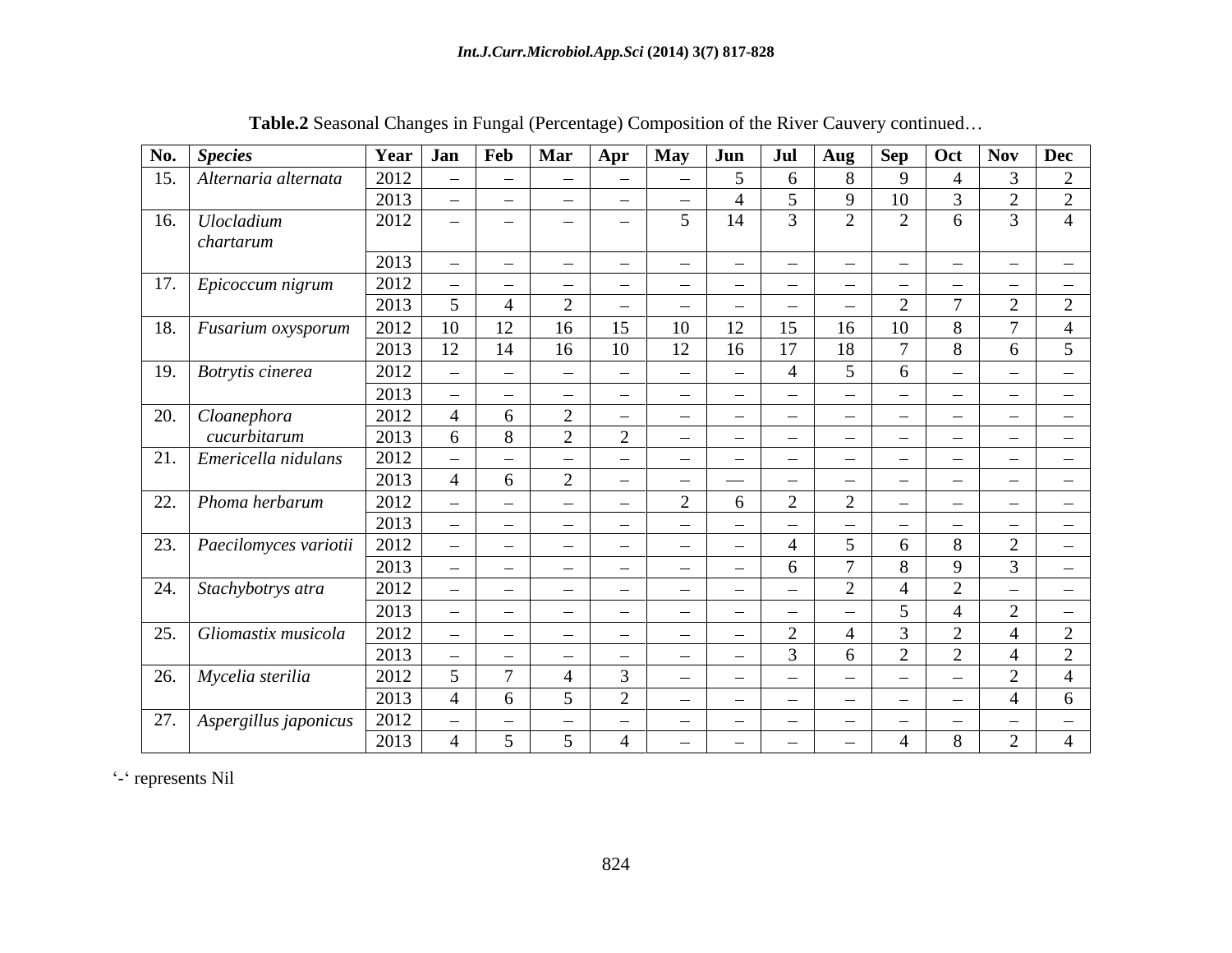It can be concluded from the present region, Saudi Arabia. Bull. Sci. Assiut investigation that, because of their capacity to tolerate extreme conditions of organic pollution in aquatic environment and their quick revival at the onset of favourable conditions, fungi like 21<sup>th</sup> edition. American Public Health *Aspergillus flavus, A. fumigatus, A. niger, A. terrus, Fusarium oxysporum, Penicillium citrinum* and *Trichoderma viride* have great potential as biological indicators in chemically unstable aquatic systems with organic pollutants. A similar<br>study of gray squirrels (Sciurus suggestion was also made by Kshirsagar<br>carolinetes) and red squirrels  $\frac{1}{2013}$ . ( $\frac{1}{2010}$   $\frac{1}{2010}$   $\frac{1}{2010}$   $\frac{1}{2010}$   $\frac{1}{2010}$   $\frac{1}{2010}$   $\frac{1}{2010}$   $\frac{1}{2010}$   $\frac{1}{2010}$   $\frac{1}{2010}$   $\frac{1}{2010}$   $\frac{1}{2010}$   $\frac{1}{2010}$   $\frac{1}{2010}$   $\frac{1}{2010}$   $\frac{1}{2010}$ 

Literature reveals that the species of genus *Aspergillus* are causative agents of kidney and liver disorders, allergy, burns, otitis  $C_{0.} p. 58$ . media and increased risk of invasive Barnett, H. L. and Hunter, B. B. (1986). infections (Denning, 1998) while *Illustrated genera of imperfect fungi. Penicillium* has its implications in allergy, asthma and other respiratory problems p. 142. (Cooley *et al*., 1998; Schwab and Straus, Barron, G. L. (1986). *The genera of* 2004). It is also known that certain organic compounds, *i.e.,* lipid ergosterol enhances the growth of fungi in water (El-Hissy *et* Booth, C. (1977). *Fusarium.*<br> *al* 2000: Kelley *et al* 2003) Hence all Commonwealth Mycological Institute. *al.*, 2000; Kelley *et al.*, 2003). Hence all the above aspects require more detailed investigation. Borse, B. D. and Patil, R. S. (2009). Aquatic

- Agarwal, M. K., Shivu, D. N., Mukherji, K. G. (1969). Studies on the allergenic Metropolitan area. *J. Allergy.* 44: 192-
- Ainsworth, G. C., Sparrow, F. K. and Sussman, A. S. (1973). Recent trends in Limnology (Ed. Mishra, R. S.), Daya Publ. House, New Delhi, pp. 77-85.
- Ali, E. H. and Nassar, L. A. (2001). Incidence of mycobiota (Zoosporic and terrestrial fungi) in accumulated water common valleys in the South-Eastern

region, Saudi Arabia. *Bull. Sci. Assiut Uni.,* 30: 195-208.

- APHA (1976, 1980, 1985, 1989, 1995, 1998, 2000). Standard methods for the examination of water and wastewater. 21<sup>st</sup> edition. American Public Health Association, Washington, USA, p. 2240.
- Bajaj, A. (1978). Study of viable spores in air at two different sites of Nagpur. *J. Paynol.,* 14: 136-149.
- Bakko E. B. (1975). A field water balance study of gray squirrels (*Sciurus carolinetks*) and red squirrels (*Tamiasciurus hudso,licus*). *Comp. Biochem. Physiol*., 51A: 759-768.
- Barnett, H. L. (1962). Illustrated genera of imperfect fungi. Burgess Publishing Co., p. 58.
- 4 th ed., Macmillan Publishing Company, p. 142.
- *Hyphomycetes from Soil*. Williams and Wilkins, Baltimore. pp. 160.
- Booth, C. (1977). *Fusarium*. Commonwealth Mycological Institute. Kew, Survey, England.
- **References** BIOINIQUE, 4:101. fungi from North Maharashtra-I. Bioinfolet, 4:101.
	- Chauvet, E. (1991). Aquatic hypomycetes distribution in South-Western France. *Hydrobiol.,* 336: 55-65.
	- fungal spores of Delhi, India. Cooley, J. D., Wong, W. C., Jumper, C. A. 203.<br>and sick building syndrome. *Occup*. Cooley, J. D., Wong, W. C., Jumper, C. A. and Straus, D. C. (1998). Correlation between the prevalence of certain fungi *Enviro. Med*., 55: 579-584.
		- Czecznga, B. and Godleswka, A. (2001). Aquatic insects as vectors of various zoosporic fungi parasitic on fishes. *Acta Ichthyologica et Piscatoria*, 31: 87-104.
	- and submerged mud from three EILCL of some about factors on Daivasikamani, S. and Rajanaika (2009). Effect of some abiotic factors on germination of urediospore of the coffee leaf rust fungus, *Hemileia vastatrix*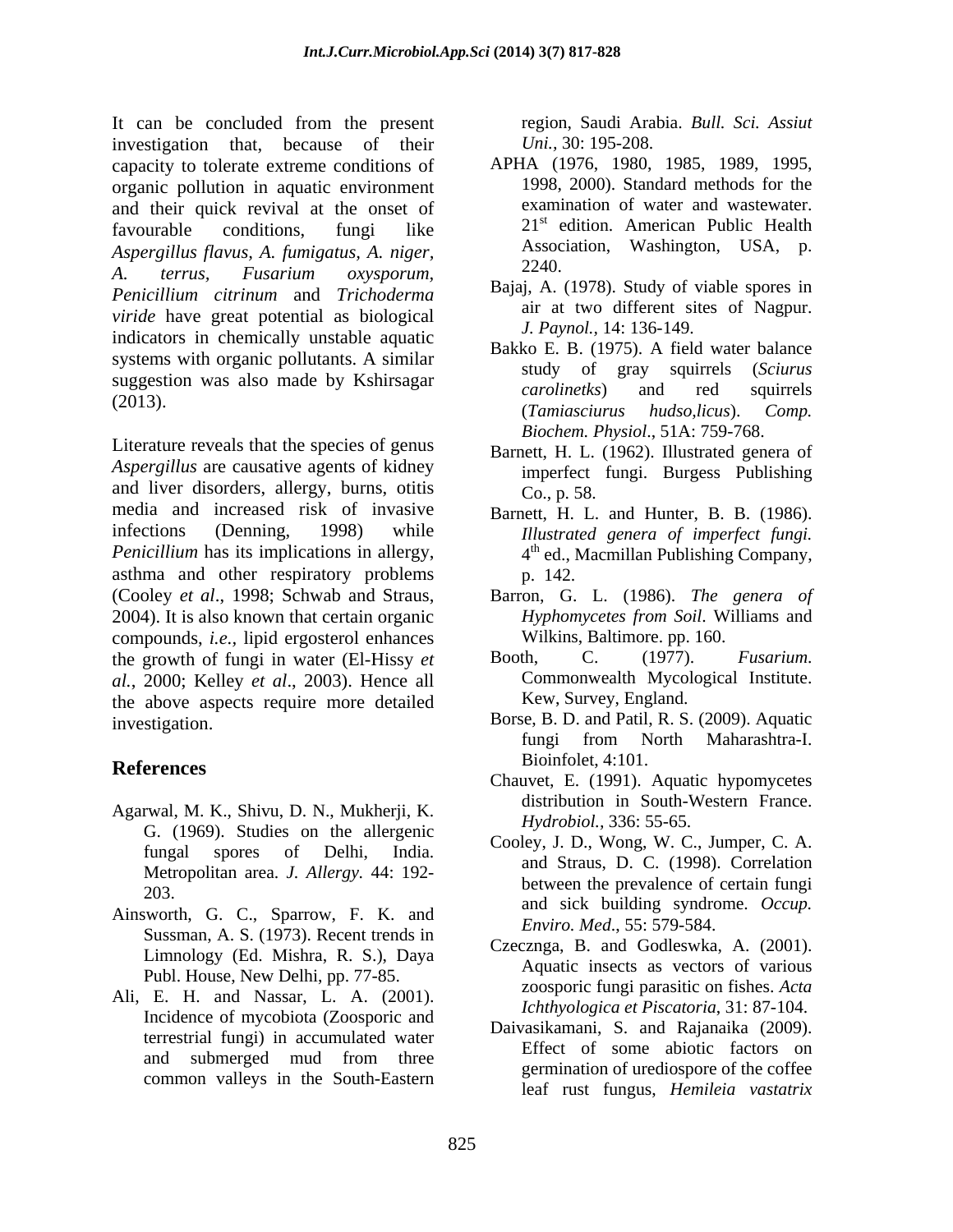- Dayal, R. and Tandon, R. N. (1962). Ecological studies of some aquatic 330. Delhi, p. 250.
- De Hoog, G. S., Guarro, J., Figueras, M. J. *Fungi. 2nd ed.* Centraalbureau voor
- Denning, D. W. (1998). Invasive Denver. p. 137.
- Domsch, K. H., Gams, W. and Anderson, T. H. (1980). *Compendium of Soil Fungi*. Hills, India. *Hydrobiol.*, 54: 67-72.<br>Academic Press, London, p. 48. Kiziewicz, B. and Kuratkowska, A. (2004).
- El-Hissy, F. T., El-Zayat, S. A. and *across the Millennium* (Eds K.D. Hyde,
- El-Hissy, F. T., Khallil, A. M. and El freshwater areas at Assiut (Upper
- 
- Ellis, M. B. (1976). *More Dematiaceous*
- Ellis, M. M., Westyfall, B. A. and Ellis, M. *Indian J. Eniron. & Ecopl.*, 10: 317-D. (1984). Determination of water
- the Riyadh region (Saudi Arabia). In:

(Berkeley & Broome). *Journal of Biopesticides.* 2: 15 17. *Millennium* (Eds. K. D. Hyde, W.H. Ho *Aquatic Mycology across the*  and S.B. Pointing). *Fungal Diversity,* 5: 175-183.

- phycomycetes. II. Fungi in relation to Gilman, J. C. (1957). A manual of soil fungi. chemical factor. *Hydrobiol.,* 23: 324- Gilman, J. C. (1957). *A manual of soil fungi*. Oxford and IBH Publishing Co., New Delhi, p. 250.
- and Gené, J. (2000). *Atlas of Clinical* D., Pitchers, R., Rossmore, R. and Schimmelcultures, Utrecht, The control of fungi in distribution systems. Netherlands and Universitat Rovirai Virgili, Reus, Spain, p. 1124. American water works association, Kelly, J., Kinsey, G., Paterson, R., Brayford, Rossmore, H. (2003). Identification and Awwa Research Foundation and Denver. p. 137.
- *Aspergillus*. *Clin. Infect. Dis.,* 26: 781- Khulbe, R. D. and Bhargva, K. S. (1977). 805. Distribution and seasonal periodicity of water molds in some lakes of Nainital Hills, India. *Hydrobiol.,* 54: 67-72.
- Massoud, M. S. (2000). Monthly and organisms isolated from surface waters vertical fluctuations of aquatic fungi at situated near Bialystok in podlasie different depths in Aswan High Dam Lake, Egypt. In: *Aquatic Mycology Notonecta glauca* L. as bait. *Mycol.*  Kiziewicz, B. and Kuratkowska, A. (2004). Aquatic fungi and fungus-like organisms isolated from surface waters province of Poland using the insect *Balcan.,*1: 117-123.
- W.H. Ho and S.B. Pointing). *Fungal*  Kiziewicz, B. and Nalepa, T. F. (2008). *Diversity*, 5: 165-173. Some fungi and water molds in waters Nagdy, M. A. (1990). Fungi associated those associated with the benthic with some aquatic plants collected from amphipod Diporeia spp. J. Great Lakes of Lake Michigan with emphasis on amphipod *Diporeia* spp. *J. Great Lakes Res.* 34:774-780.
- Egypt). *J. Islamic Acad. Sci.*, 3: 298- Kshirsagar, A. D. (2013). Application of 304. bioremediation process for waste water Ellis, M. B. (1971). Dematiaceous treatment using Aquatic Fungi. Hypomycetes. Commonwealth *International Journal of Current* Mycological Institute Pub., Kew Research, 5:1737-1739. treatment using Aquatic Fungi. *International Journal of Current Research,* 5: 1737-1739.
	- Survey, England. p. 17. Kumar, H. K., Kiran, B. R., Purushotham, *Hyphomycetes*. CAB International (2005). Airborne fungal spores at Mycological Institute, Kew, UK. p. 507. Sharavathi reservoir, Karnataka, India. R., Puttaiah, E. T. and Manjappa, S. *Indian J. Eniron. & Ecopl.,* 10: 317- 320.
	- quality. *Fish and Wild Life Services*. US Mackereth, F. J. H. (1961). Water analysis Department, Interior Res. Dep., 9: for limnologists. Freshwater Biological 122. Association, Ambleside, West Morland.
- El-Nagdy, M. A. and Nasser, L. A. (2000). Mer, G. S. and Khulbe, R. D. (1984). Water Occurrence of zoosporic and terrestrial and molds of Sat Tal (Nainital), India. fungi in accumulated rainfall water in Sydowia, Annales Mycologic. Ser. II., 37: 195-207.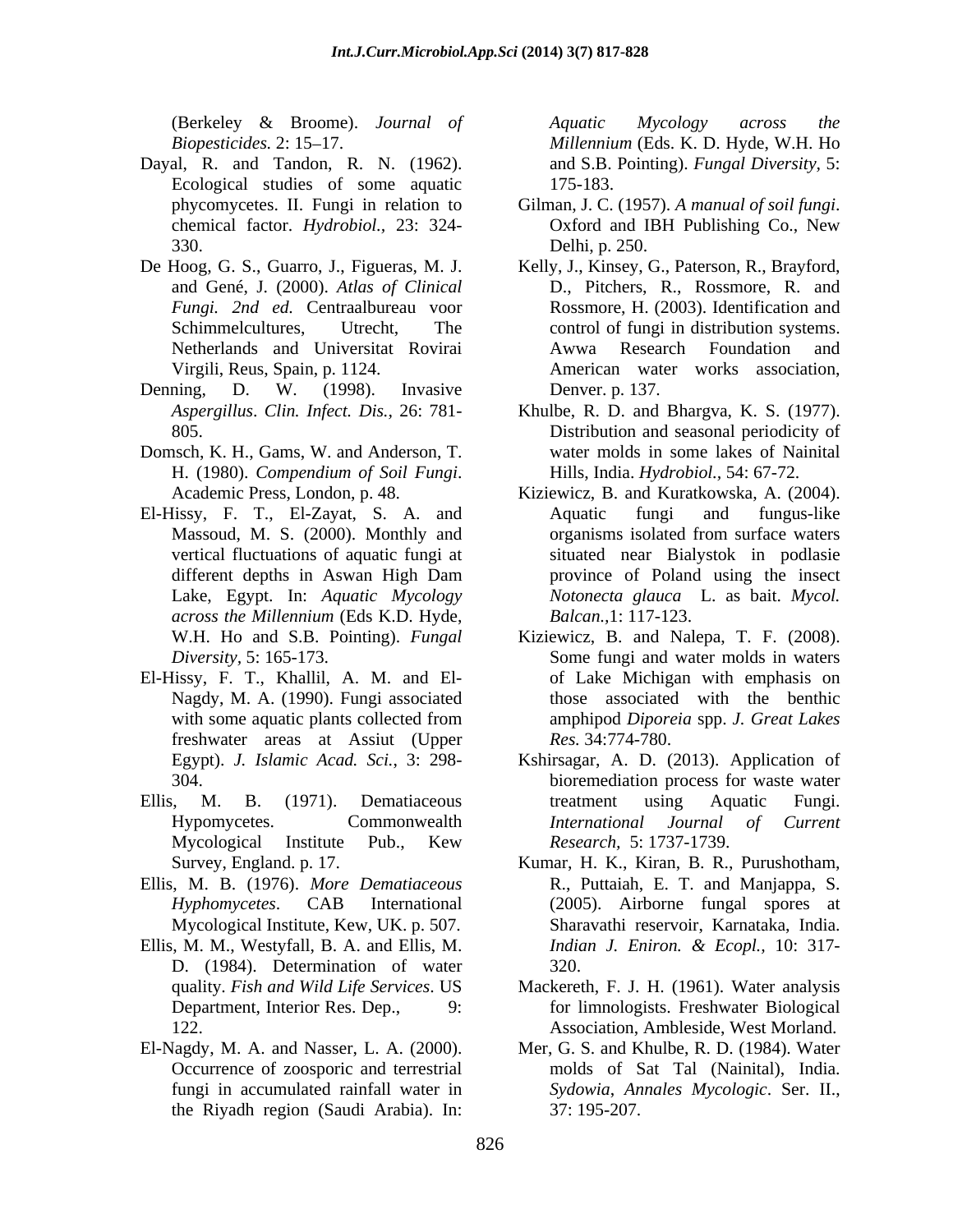- Moore, W. A., Croner, R. C. and Ruchhoft, Raper, K. B. and Thorn, C. (1949). *A*  method for determination of oxygen
- Mugilan, V. (2014). Biodiversity of water ecosystems and their role in 139-149.
- different schools in Riyadh region,
- Patil, M. A. (1983). Studies on Krishna river reference to pollution. Ph.D. Thesis,
- Patil, S. Y., Patil, V. R. and Namade, L. C.
- Patil, V. R. and Borse, B. D. (2011). Aquatic fungi from Buldhana district. *Curr. Bot*., 2: 56-58. Rajankia, P. D. and on diversity, distribution and periodicity p. 283.
- Patil, V. R. and Borse, B. D. (2011). Aquatic
- Rajasekhar, M. and Kaveriappa, K. M. (1998). Ecological observations on
- Rajasekhar, M. and Kaveriappa, K. M.
- Raper, K. B. and Fennell, D. I. (1965). *The*
- C. C. (1949). Dischromate reflux *manual of the Penicillia*. Williams and Wilkins, Baltimore. p. 875.
- consumed. *Anal. Chem.,* 21: 953. Rati, E. and Ramalingam, A. (1976). microorganisms in two different fresh *of Allergy and Applied Immunology,* 9: Airborne *Aspergilli* at Mysore: *Aspects*  139-149.
- environmental pollution abatement. Ph. Sakayaraj, J., Phongpaichit, S. and Jones, E. D. Thesis, Bharathidasan University, B. G. (2005). Viability and biodiversity Tiruchirappalli. Tiruchirappalli. The set of the set of freshwater hyphomycetes in foam at Nassar, L. A. (2004). Incidence of terrestrial Ton Nga Chang Wildlife Sanctuary, fungi in drinking water collected from Songkhla, Southern Thailand. Fungal of freshwater hyphomycetes in foam at Songkhla, Southern Thailand. *Fungal Diversity.*18: 135-145.
	- Soudi Arabia. *Pak. J. Bio. Sci.,* 7: 1927- Sankar Rao, M. (2013). A study on seasonal 1932. variations of microorganisms in temple ecosystem in Maharashtra state with activity. Ph.D. Thesis, Bharathidasan ponds and its role in antimicrobial University, Tiruchirappalli.
	- Shivaji University, Kolhapur, India. Sati, S. C. and Belwal, M. (2005). Aquatic (2010). Biodiversity of freshwater plant roots. *Mycologia,* 97: 45-49. hyphomycetes as endophytes of riparian
	- mitosporic fungi Dhule District, Sawer, C. N. and Bradney, L. (1946). Maharashtra State, India. *J. Ecobiotech.,* 2: 25-28. determining the efficiency of the Modernization of BOD test for sewage treatment process. *Sewage Works J. USA,* 18: 113.
	- Ramlingappa, K. (2008). Investigation *water analysis*. New Delhi Publication. Saxena, D. (1987). *Soil water and waste* p. 283.
	- of fungi in Shanthi Nagar lake of Schipper, M. A. A. (1984). A revision of the Davagere District, Karnataka, India. *Int.*  genus *Rhizopus* 1. The *Rhzospous J. Environ. and Eco.,* 9: 12-18. *stolonifer*-group and *Rh. oryzae*. *Stud. Mycol.,* 25: 1-19.
	- fungi from Buldhana district. *Curr.*  Schwab, C. J. and Straus, D. C. (2004). The *Bot*., 2: 56-58. roles of *Penicillium* and *Aspergillus* in sick buildings syndrome. *Adv. Appl. Microbiol.,* 55: 215-237.
	- water borne hypomycetes of Cauvery Shimna, P. P. (2012). Microbial diversity river and its tributaries in India. *Archiv.*  and abundance of ponds of subtropical *fur Hydrobiologie,* 126: 487-497. India. Ph.D. Thesis, Bharathidasan University, Tiruchirappalli, India.
	- (2003). Diversity of aquatic Sivakami, R., Sankarrao, M., Shimna, P. and hyphomycetes in the aquatic ecosystem Premkishore, G. (2011). of the Western Ghats of India. Rotifer population in two freshwater *Hydrobiol.,* 501: 167. bodies with varied water sources in *genus Aspergillus*, Baltimorea: Premkishore, G. (2011). Tiruchirappalli, Tamil Nadu. *J. Curr. Sci.,* 16: 207-210.
	- Williams and Wilkins Co., Baltimore. p. Sridhar, K. R. and Kaveriappa, K. M. 686. (1984). Seasonal occurrence of fungi in